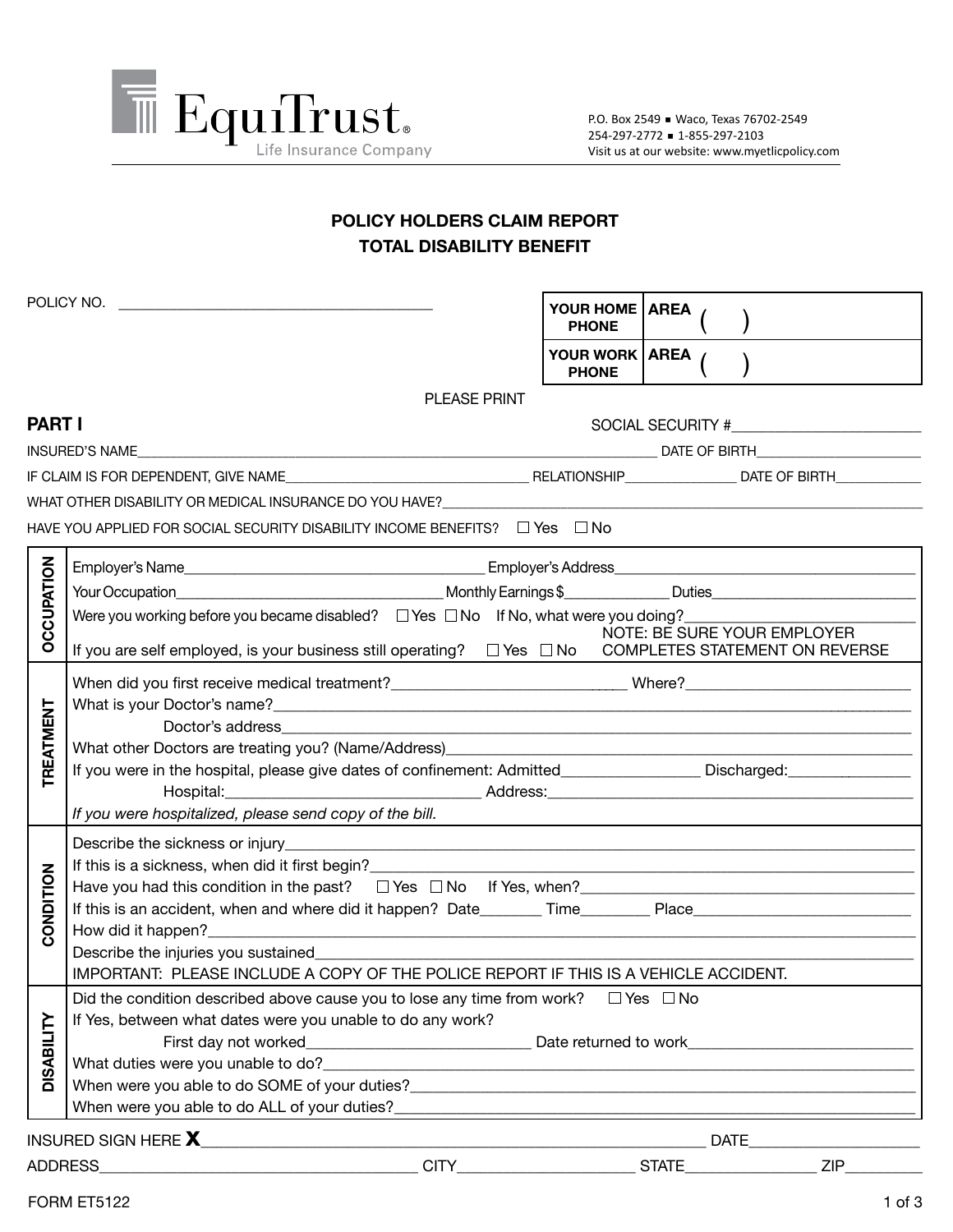## **PART II ATTENDING PHYSICIAN'S REPORT**

|                                                                                                           |   | PATIENT'S NAME:                                                                                                                               |                                                              |                | AGE:                                                                                                                                                                                                                          |  |  |  |  |
|-----------------------------------------------------------------------------------------------------------|---|-----------------------------------------------------------------------------------------------------------------------------------------------|--------------------------------------------------------------|----------------|-------------------------------------------------------------------------------------------------------------------------------------------------------------------------------------------------------------------------------|--|--|--|--|
| 1.                                                                                                        |   | Diagnosis and concurrent conditions.                                                                                                          |                                                              |                |                                                                                                                                                                                                                               |  |  |  |  |
| 2.                                                                                                        |   | When did symptoms first appear or accident happen?                                                                                            |                                                              |                |                                                                                                                                                                                                                               |  |  |  |  |
| 3.                                                                                                        |   | If accident, please describe.                                                                                                                 |                                                              |                |                                                                                                                                                                                                                               |  |  |  |  |
| 4.                                                                                                        |   | When did patient first consult you for this condition?                                                                                        | <b>DATE</b>                                                  | <b>TIME</b>    | $\square$ AM<br>$\square$ PM                                                                                                                                                                                                  |  |  |  |  |
| 5.                                                                                                        | A | Has patient ever had same or similar conditions?<br>If "YES" state when and describe.                                                         | $\Box$ Yes                                                   | $\square$ No   |                                                                                                                                                                                                                               |  |  |  |  |
|                                                                                                           | В | If treated by another physician, please give name and<br>address.                                                                             |                                                              |                |                                                                                                                                                                                                                               |  |  |  |  |
| 7.                                                                                                        |   | Nature of surgical procedure, if any. (Describe fully.)                                                                                       |                                                              |                |                                                                                                                                                                                                                               |  |  |  |  |
| 8. I                                                                                                      |   | If patient hospitalized, give name and address of hospital.                                                                                   | Hospital                                                     |                | the control of the control of the control of the control of the control of the control of the control of the control of the control of the control of the control of the control of the control of the control of the control |  |  |  |  |
|                                                                                                           |   |                                                                                                                                               |                                                              |                |                                                                                                                                                                                                                               |  |  |  |  |
|                                                                                                           |   |                                                                                                                                               | Admitted___________________________ Discharged______________ |                |                                                                                                                                                                                                                               |  |  |  |  |
| 9.                                                                                                        |   | Give dates of treatment.                                                                                                                      |                                                              |                |                                                                                                                                                                                                                               |  |  |  |  |
|                                                                                                           |   |                                                                                                                                               |                                                              |                |                                                                                                                                                                                                                               |  |  |  |  |
|                                                                                                           |   |                                                                                                                                               | Hospital: <b>Market</b>                                      |                |                                                                                                                                                                                                                               |  |  |  |  |
| 10.                                                                                                       |   | Is patient still under your care for this condition?<br>If "NO" give date your service terminated.                                            | $\Box$ Yes                                                   | $\square$ No   |                                                                                                                                                                                                                               |  |  |  |  |
| 11.1                                                                                                      |   | How long was (or will) patient (be) continuously totally<br>disabled (unable to perform substantially all of his/her<br>occupational duties)? |                                                              | From           | To                                                                                                                                                                                                                            |  |  |  |  |
| 12.                                                                                                       |   | How long was (or will) patient (be) partially disabled? (Able to<br>perform some but not all of his/her occupational duties)?                 |                                                              | From           | To                                                                                                                                                                                                                            |  |  |  |  |
| 13.                                                                                                       |   | Describe any other disease or infirmity affecting<br>present condition.                                                                       |                                                              | <b>Remarks</b> |                                                                                                                                                                                                                               |  |  |  |  |
|                                                                                                           |   |                                                                                                                                               |                                                              |                | <b>INDV. PRACTITIONERS-SS NO.</b>                                                                                                                                                                                             |  |  |  |  |
| Date_                                                                                                     |   | <b>Name contract the State</b><br>(PLEASE PRINT)                                                                                              | <b>MD</b>                                                    |                |                                                                                                                                                                                                                               |  |  |  |  |
| Address                                                                                                   |   |                                                                                                                                               |                                                              |                | ALL OTHER - EMPLOYER I.D. NO.                                                                                                                                                                                                 |  |  |  |  |
| Telephone (                                                                                               |   |                                                                                                                                               |                                                              |                |                                                                                                                                                                                                                               |  |  |  |  |
|                                                                                                           |   | <b>AREA CODE</b>                                                                                                                              |                                                              |                | Must be furnished under authority of law.                                                                                                                                                                                     |  |  |  |  |
| Signed                                                                                                    |   |                                                                                                                                               |                                                              |                |                                                                                                                                                                                                                               |  |  |  |  |
| <b>PART III</b>                                                                                           |   |                                                                                                                                               | <b>EMPLOYER'S STATEMENT</b>                                  |                |                                                                                                                                                                                                                               |  |  |  |  |
|                                                                                                           |   |                                                                                                                                               |                                                              |                | Mame Of Company <b>Community Company</b> 2014                                                                                                                                                                                 |  |  |  |  |
|                                                                                                           |   | On what date did he/she first stop work entirely because of this sickness or injury?<br>20                                                    |                                                              |                |                                                                                                                                                                                                                               |  |  |  |  |
|                                                                                                           |   | On what date did he/she resume any part of his/her work, supervisory or otherwise?<br>20                                                      |                                                              |                |                                                                                                                                                                                                                               |  |  |  |  |
| Was injury or disease covered under Workmen's Compensation? $\square$ Yes $\square$ No<br>Date of Injury? |   |                                                                                                                                               |                                                              |                |                                                                                                                                                                                                                               |  |  |  |  |
|                                                                                                           |   |                                                                                                                                               |                                                              |                |                                                                                                                                                                                                                               |  |  |  |  |
|                                                                                                           |   |                                                                                                                                               |                                                              |                |                                                                                                                                                                                                                               |  |  |  |  |
| Phone No. (                                                                                               |   | Address_                                                                                                                                      |                                                              |                | (TITLE)                                                                                                                                                                                                                       |  |  |  |  |
|                                                                                                           |   | AREA CODE                                                                                                                                     | (STREET AND NO.)                                             | (CITY, STATE)  | (ZIP CODE)                                                                                                                                                                                                                    |  |  |  |  |